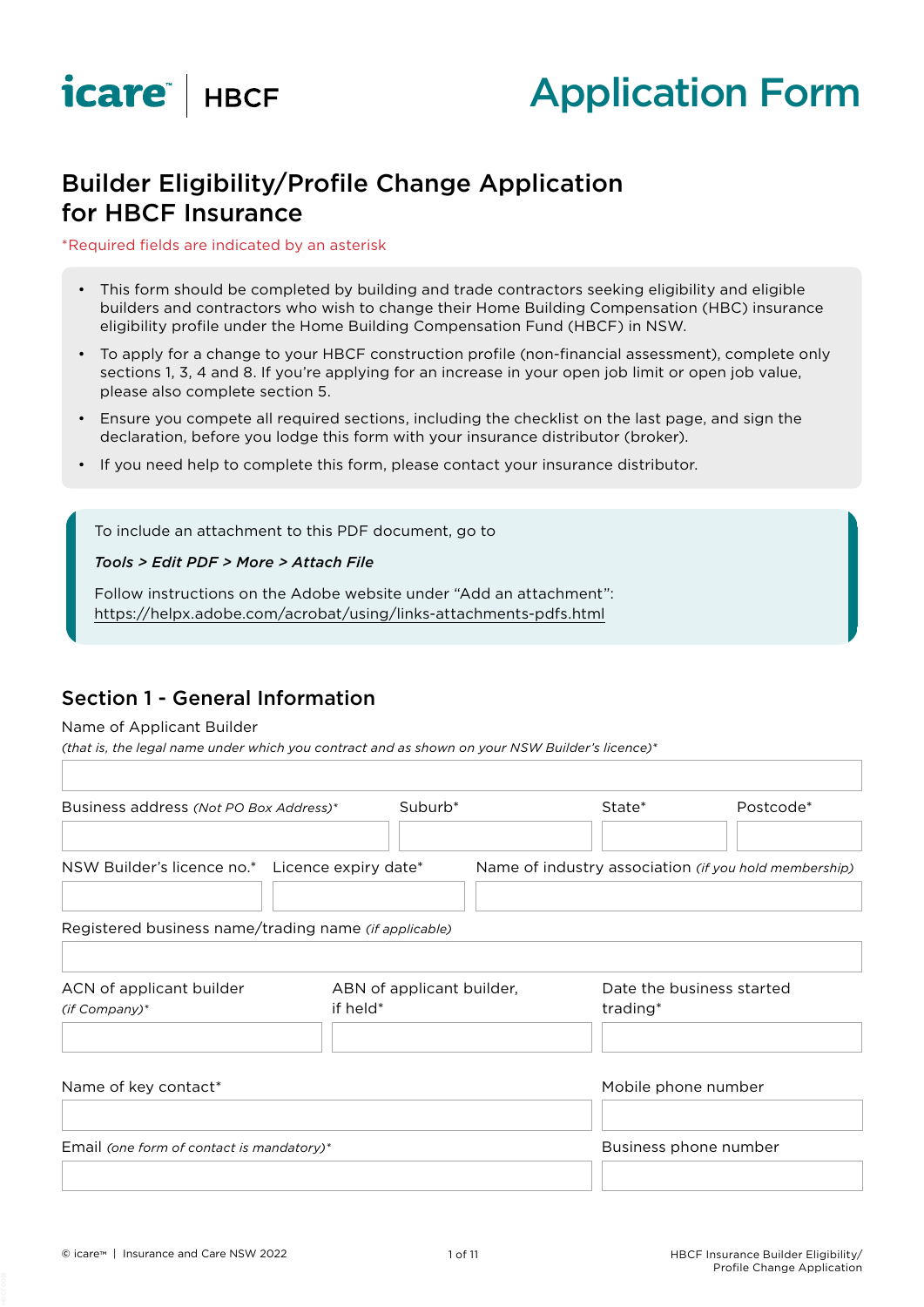| Has the builder previously contracted directly with homeowners?*<br>No<br>Yes                                                                           |
|---------------------------------------------------------------------------------------------------------------------------------------------------------|
| Has the builder previously operated their own building business?*<br>(including being a director/key manager of a building company)<br><b>No</b><br>Yes |
| <b>Business structure</b>                                                                                                                               |
| Partnership<br>Select type of business structure:*<br>Sole trader<br>Company                                                                            |
| Does the applicant builder operate as a Trustee of a Trust?*                                                                                            |
| No<br>Yes                                                                                                                                               |
| Enter name of the Trust.                                                                                                                                |
|                                                                                                                                                         |
| <b>Trust ABN</b><br>Which ABN do you trade under?                                                                                                       |
|                                                                                                                                                         |
| Does the applicant Builder source<br>Please provide details<br><b>No</b><br>Yes                                                                         |
| contracts through a third party<br>(for example, marketer, real estate agent)?*                                                                         |
| Does the applicant Builder operate or intend to operate as a franchise?*                                                                                |
| <b>No</b><br>Yes                                                                                                                                        |
| Name of franchise<br>Region/Area                                                                                                                        |
|                                                                                                                                                         |
| Brief description of the type of work your business undertakes<br>(for example, structural alterations, renovations, single dwellings, etc)*            |
| Name of the Business Group<br>Does the applicant Builder operate<br>No<br>Yes<br>as part of a Business Group?*                                          |

# Section 2 - Builder Licence/Registration/Accreditation Information

Please list all Building Licences held by the business entity including nominated officers. Nominated officers include supervisors, directors, project managers, partners etc.\*

| Name on licence | Licence<br>no. | <b>Turnover</b><br>limit \$ | <b>Issuing</b><br>state | Year<br>issued |
|-----------------|----------------|-----------------------------|-------------------------|----------------|
|                 |                |                             |                         |                |
|                 |                |                             |                         |                |
|                 |                |                             |                         |                |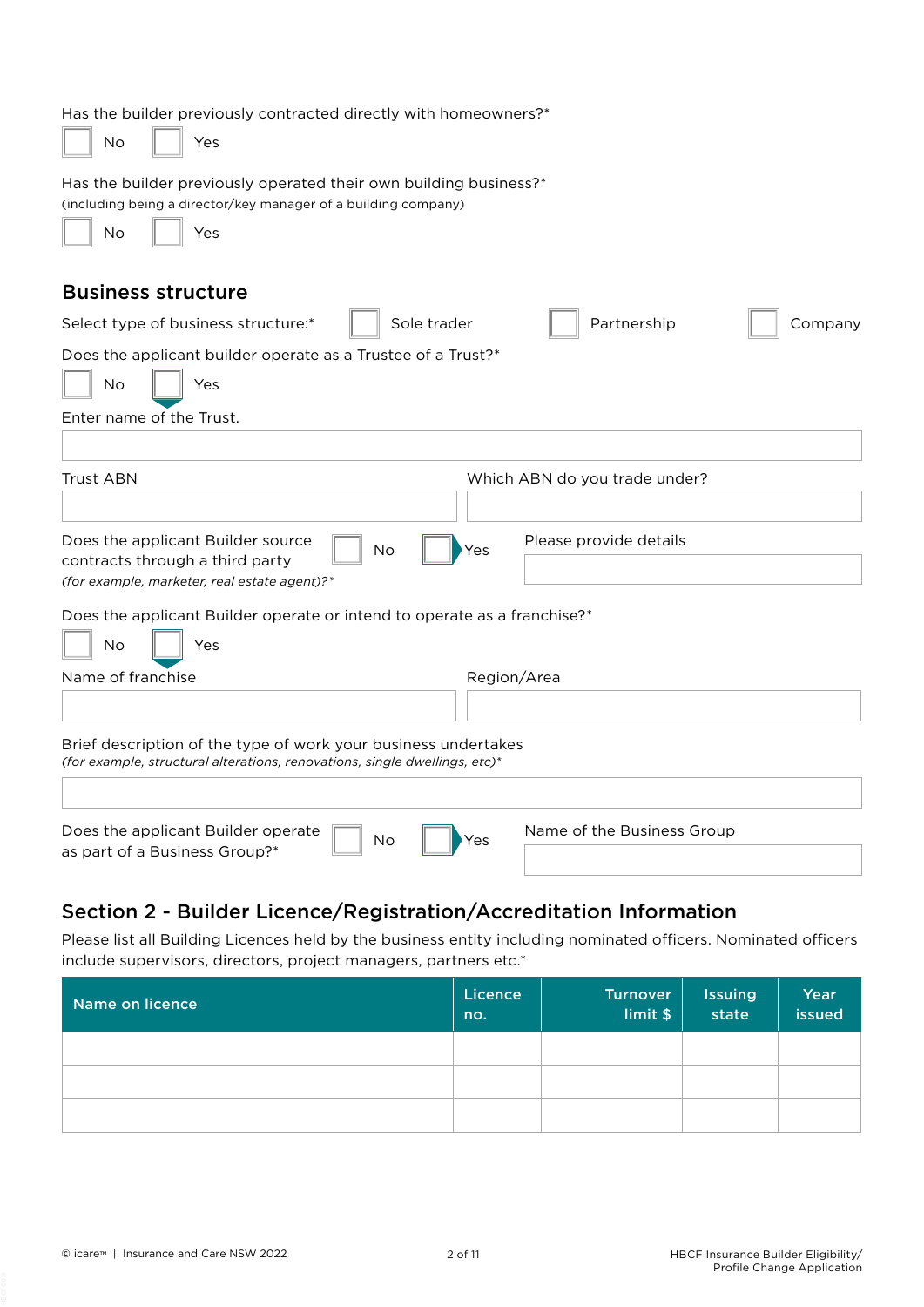# Provide details of each proprietor/partner/director of this business\*

Please attach additional copies of this section if required.

| Proprietor / Partner (1) / Director (1)                                                                                          |               | Date of birth | Individual licence no. |                        |  |
|----------------------------------------------------------------------------------------------------------------------------------|---------------|---------------|------------------------|------------------------|--|
|                                                                                                                                  |               |               |                        |                        |  |
| Previous building experience, including this business for past two years                                                         |               |               |                        |                        |  |
| Name of Business                                                                                                                 | Position held |               | From                   | To                     |  |
|                                                                                                                                  |               |               |                        |                        |  |
|                                                                                                                                  |               |               |                        |                        |  |
|                                                                                                                                  |               |               |                        |                        |  |
| Partner (2) / Director (2)                                                                                                       |               | Date of birth | Individual licence no. |                        |  |
| Previous building experience, including this business for past two years                                                         |               |               |                        |                        |  |
| Name of Business                                                                                                                 |               | Position held | From                   | To                     |  |
|                                                                                                                                  |               |               |                        |                        |  |
|                                                                                                                                  |               |               |                        |                        |  |
|                                                                                                                                  |               |               |                        |                        |  |
| Partner $(3) /$ Director $(3)$                                                                                                   |               | Date of birth | Individual licence no. |                        |  |
|                                                                                                                                  |               |               |                        |                        |  |
| Previous building experience, including this business for past two years                                                         |               |               |                        |                        |  |
| Name of Business                                                                                                                 |               | Position held | From                   | To                     |  |
|                                                                                                                                  |               |               |                        |                        |  |
|                                                                                                                                  |               |               |                        |                        |  |
|                                                                                                                                  |               |               |                        |                        |  |
| Partner (4) / Director (4)                                                                                                       |               | Date of birth |                        | Individual licence no. |  |
|                                                                                                                                  |               |               |                        |                        |  |
| Previous building experience, including this business for past two years                                                         |               |               |                        |                        |  |
| Name of Business <b>Name of Business</b> Position held                                                                           |               |               | From                   | To                     |  |
|                                                                                                                                  |               |               |                        |                        |  |
|                                                                                                                                  |               |               |                        |                        |  |
|                                                                                                                                  |               |               |                        |                        |  |
| Partner (5) / Director (5)                                                                                                       |               | Date of birth | Individual licence no. |                        |  |
|                                                                                                                                  |               |               |                        |                        |  |
| Previous building experience, including this business for past two years                                                         |               |               |                        |                        |  |
| Name of Business                                                                                                                 |               | Position held | From                   | To                     |  |
|                                                                                                                                  |               |               |                        |                        |  |
|                                                                                                                                  |               |               |                        |                        |  |
|                                                                                                                                  |               |               |                        |                        |  |
| If you have not undertaken any building activity in the last 12 months, what has been the nature<br>of your business/employment? |               |               |                        |                        |  |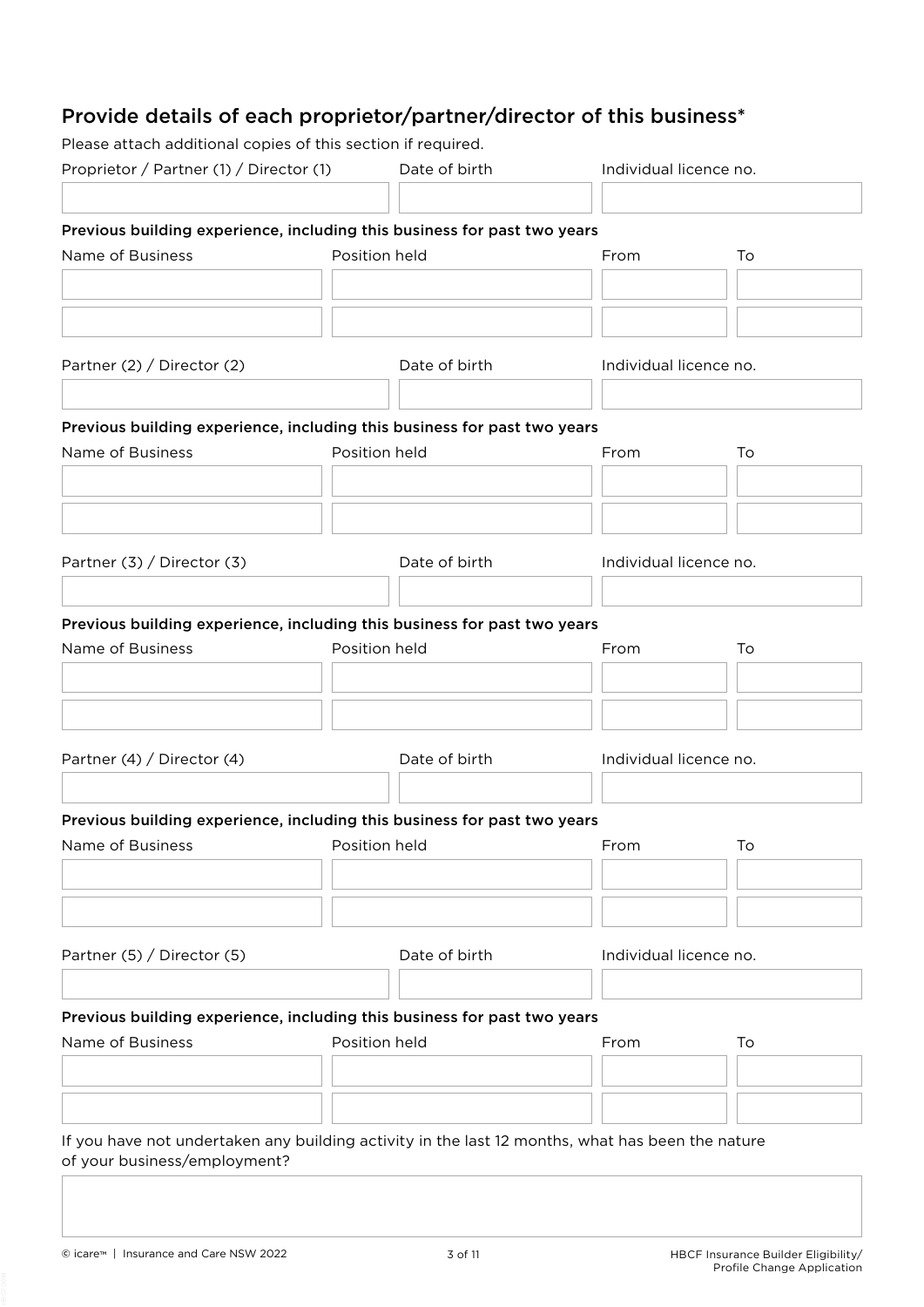# Section 3 - Building Activity

Please provide details about the proposed projects in NSW that will be open (under construction) at any time.\*

| <b>Construction Type</b>                                                                                               | <b>Maximum value</b><br>of any one<br>project \$1* | Amount (\$)/<br><b>Number</b> |
|------------------------------------------------------------------------------------------------------------------------|----------------------------------------------------|-------------------------------|
| New Single Dwelling Construction                                                                                       |                                                    |                               |
| Single Dwelling Alterations / Additions - Structural                                                                   |                                                    |                               |
| Single Dwelling Renovations - Non Structural <sup>2</sup>                                                              |                                                    |                               |
| New Duplex, Dual Occupancy, Triplex and/or Terrace (Attached)<br>Construction per dwelling                             |                                                    |                               |
| New Multiple Dwellings Construction (three storeys or less)                                                            |                                                    |                               |
| Multiple Dwellings Alterations / Additions - Structural                                                                |                                                    |                               |
| Multiple Dwellings Renovations - Non Structural                                                                        |                                                    |                               |
| <b>Swimming Pools</b>                                                                                                  |                                                    |                               |
| Note: The numbers below represent the total value and total number of projects under construction at the<br>same time. |                                                    |                               |
| Open Job Value                                                                                                         |                                                    |                               |

#### Open Job Number

1 If you are seeking a maximum project value over standard profile value or undertaking Multiple Dwelling Construction, please provide evidence of your capability and experience.

2 Includes kitchens, bathrooms, carports, pergolas, minor swimming pool repairs, etc.

| Breakdown of turnover for the last financial year                         | Total at 30 June |
|---------------------------------------------------------------------------|------------------|
| Residential building work as Licensed Builder requiring HBC insurance     |                  |
| Residential building work as Licensed Builder NOT requiring HBC insurance |                  |
| Commercial, Industrial, and Civil work                                    |                  |
| Other Income. Please detail:                                              |                  |
| <b>Total income</b>                                                       |                  |

| Average construction cycle (weeks)                                                                                                           | Number of weeks |
|----------------------------------------------------------------------------------------------------------------------------------------------|-----------------|
| Construction lead time (that is, the period from when the contract was signed or the deposit<br>was taken, to the start of work on the site) |                 |
| Construction phase<br>(that is, the number of weeks at the building site until handover to the homeowner or developer)                       |                 |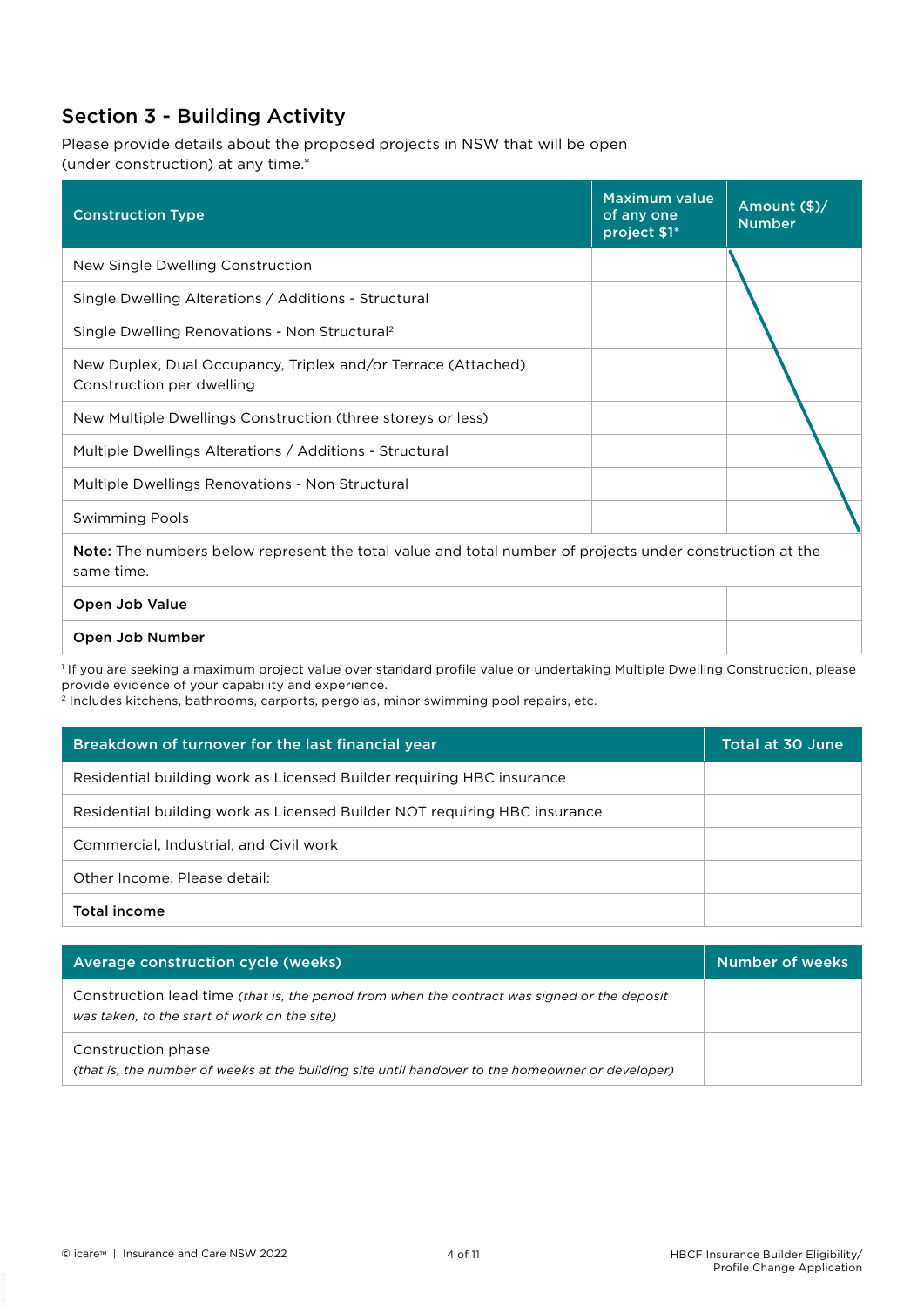## Past Experience

Please provide a brief description of your three largest projects over the past five years (any work type)\*

| Description, including site address<br>(for example, houses, multi-unit developments, alterations, etc.) | Value of<br>works \$ | Date<br>completed | Your role<br>on the project |
|----------------------------------------------------------------------------------------------------------|----------------------|-------------------|-----------------------------|
|                                                                                                          |                      |                   |                             |
|                                                                                                          |                      |                   |                             |
|                                                                                                          |                      |                   |                             |

## Section 4 - Business and Personal Background Information

Each of the following is a 'relevant person': the applicant, a partner, a director, a shareholder, a nominated supervisor, and a manager.

1. Has any 'relevant person' associated with this application, or any business of which they were a director/ partner/principal/shareholder or nominated supervisor ever been refused a builder's licence or had their builder's licence cancelled in any State or Territory of Australia?



2. Has any 'relevant person' associated with this application, or any business of which they were a director / partner / principal / shareholder or nominated supervisor ever been declined insurance?\*



3. Has the NSW Civil & Administrative Tribunal (NCAT) or any other State-based tribunal or court handled any matters that resulted in orders for rectification or payment against any 'relevant person' associated with this application, or any business of which they were a director/principal/shareholder or nominated supervisor?\*



 $\mathsf{No} \parallel \mathsf{I}$  If Yes, please provide details below

4. Has any 'relevant person' associated with this application been a director /partner / principal / shareholder / manager or nominated supervisor of a business at the time (or within the previous two years) that it was placed in external administration, liquidation, receivership or entered into any (formal or informal) arrangement to repay outstanding debts with creditors?\*

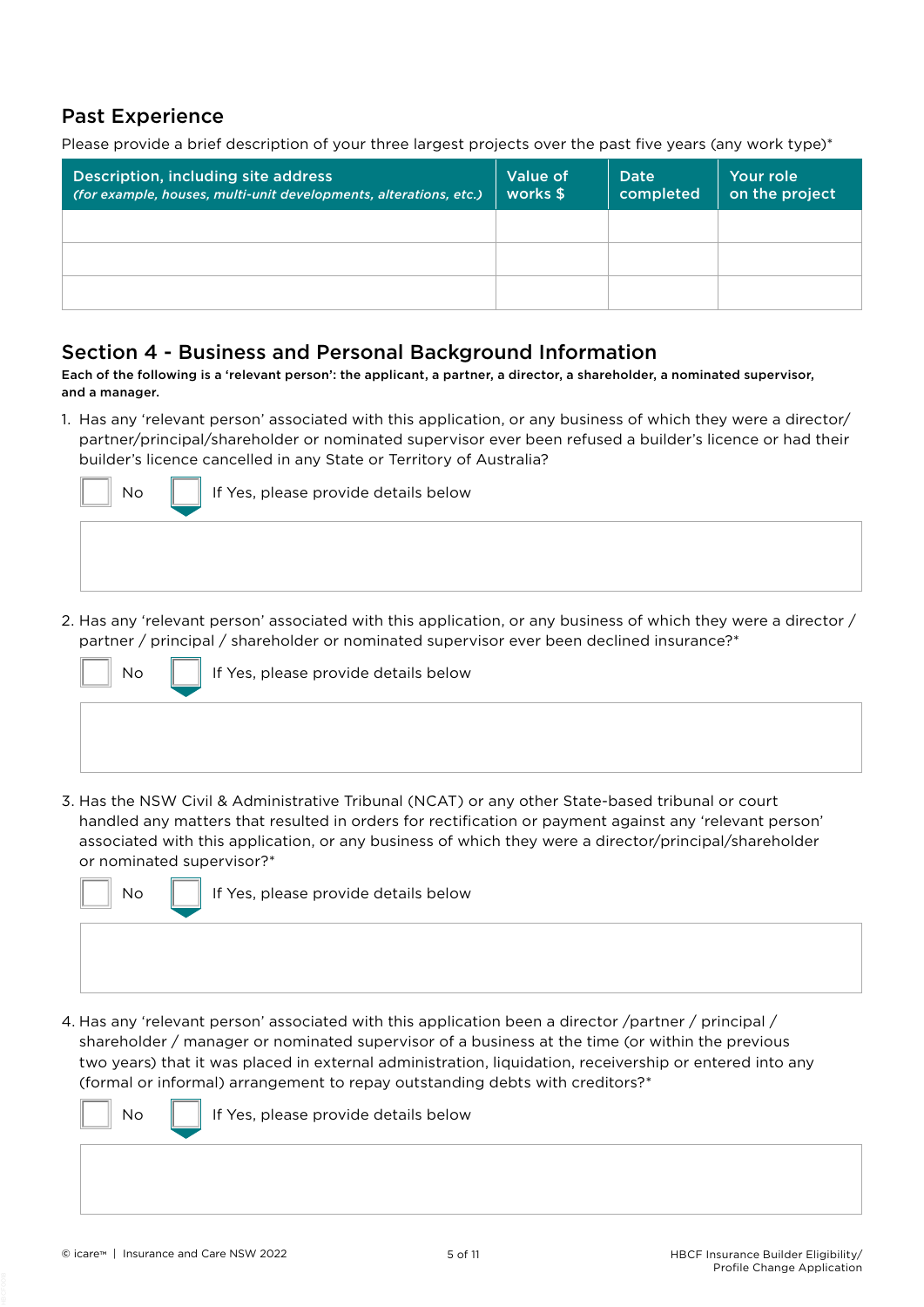5. Has any 'relevant person' associated with this application been in bankruptcy or under a Trustee in bankruptcy?\*

| No                   | If Yes, please provide details below                                                                                                                                 |             |
|----------------------|----------------------------------------------------------------------------------------------------------------------------------------------------------------------|-------------|
|                      |                                                                                                                                                                      |             |
|                      | (i) Has any 'relevant person' associated with this application been insured before<br>under a different business name and/or licence number in the last five years?* |             |
| No                   | If Yes, please provide details of the business name and licence number                                                                                               |             |
| <b>Business name</b> |                                                                                                                                                                      | Licence No. |
|                      |                                                                                                                                                                      |             |
|                      |                                                                                                                                                                      |             |
|                      |                                                                                                                                                                      |             |
|                      | (ii) Have there been any claims made under policies issued for projects contracted by<br>the above business/es?*                                                     |             |
| No                   | If Yes, please provide details of claims made                                                                                                                        |             |
|                      |                                                                                                                                                                      |             |
|                      |                                                                                                                                                                      |             |
|                      |                                                                                                                                                                      |             |
|                      |                                                                                                                                                                      |             |

6. (i) Is any 'relevant person' associated with this application currently insured (or has been insured before) with another provider of Home Building Compensation insurance (including a provider of an alternative indemnity product) within the past 10 years?\*

| <b>No</b> |  |
|-----------|--|
|           |  |

If Yes please provide details of the insurer/alternative indemnity product provider and Eligibility Limits and current utilisation

| <b>Insurer/Provider Name</b> | <b>Approved Eligibility/</b><br><b>Insurance Limits</b> | <b>Current</b><br><b>Utilisation</b> |
|------------------------------|---------------------------------------------------------|--------------------------------------|
|                              |                                                         |                                      |
|                              |                                                         |                                      |
|                              |                                                         |                                      |

(ii) Have there been any claims made under policies issued by the above provider in respect of any 'relevant person' associated with this application?\*

No  $\|\cdot\|$  If Yes, please provide details of claims made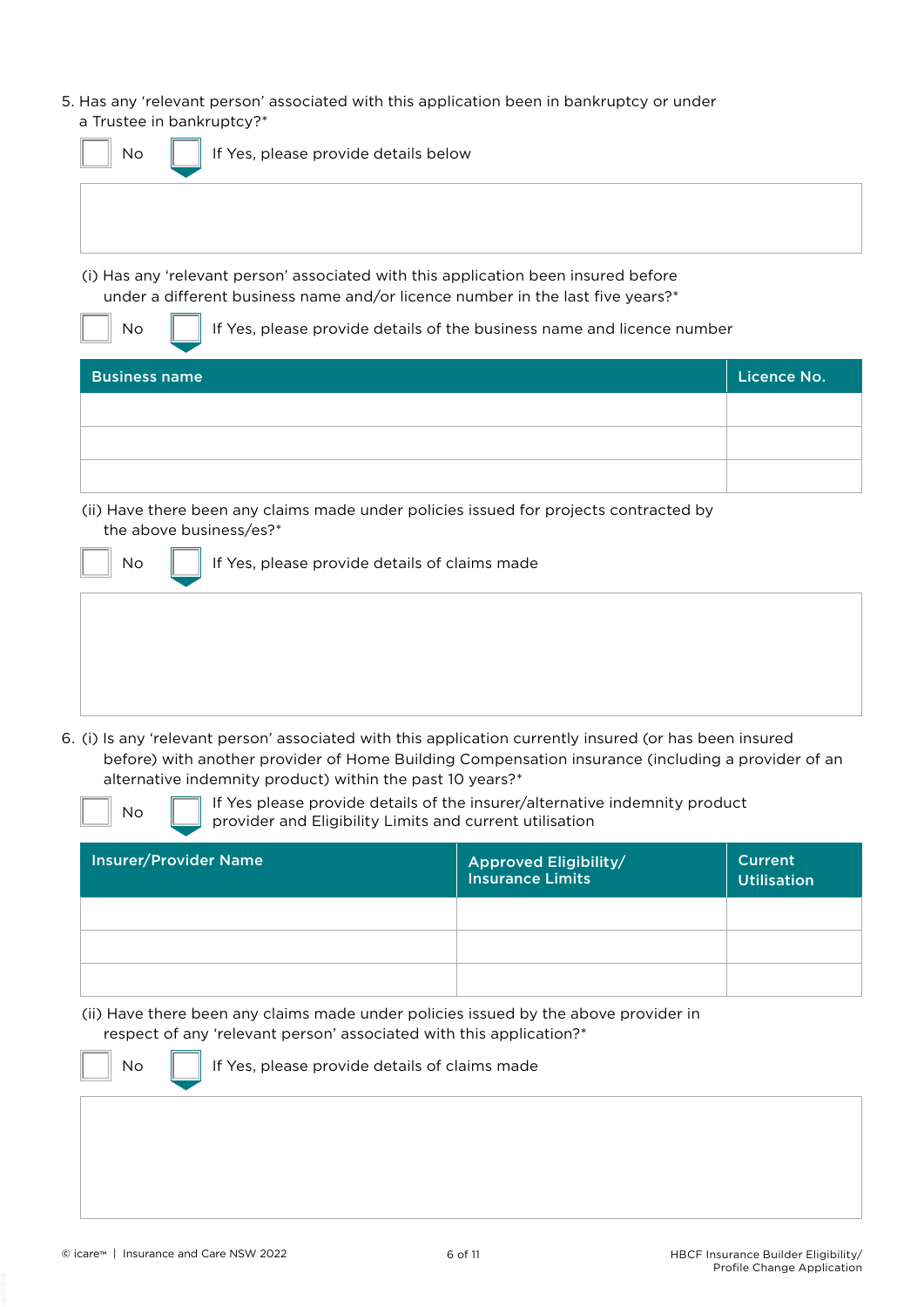# Section 5 - Statement of Assets and Liabilities (Personal)

Please complete this statement for each principal, partner and director (attach additional copies of this page if required).\*

### Name

| <b>Assets</b>                                                             | <b>Full</b><br>Value \$ | Your % | <b>Liabilities</b>      | <b>Full</b><br>Value \$ | Your % |
|---------------------------------------------------------------------------|-------------------------|--------|-------------------------|-------------------------|--------|
| Principal Assets at                                                       |                         |        | Mortgage loan with      |                         |        |
|                                                                           |                         |        |                         |                         |        |
| Other Assets at                                                           |                         |        | Mortgage loan with      |                         |        |
|                                                                           |                         |        |                         |                         |        |
|                                                                           |                         |        |                         |                         |        |
| Other Assets at                                                           |                         |        | Mortgage loan with      |                         |        |
|                                                                           |                         |        |                         |                         |        |
| <b>Business Premises at</b>                                               |                         |        | Mortgage loan with      |                         |        |
|                                                                           |                         |        |                         |                         |        |
| Other Properties / Vacant Land at                                         |                         |        | Mortgage loan with      |                         |        |
|                                                                           |                         |        |                         |                         |        |
|                                                                           |                         |        |                         |                         |        |
| Motor Vehicles                                                            |                         |        | Vehicle finance with    |                         |        |
|                                                                           |                         |        |                         |                         |        |
|                                                                           |                         |        |                         |                         |        |
|                                                                           |                         |        |                         |                         |        |
| Other investments<br>(For example, shares, fixed interest<br>investments) |                         |        | Finance with            |                         |        |
|                                                                           |                         |        |                         |                         |        |
|                                                                           |                         |        |                         |                         |        |
|                                                                           |                         |        |                         |                         |        |
| Cash on deposit with                                                      |                         |        | Borrowings/Credit Cards |                         |        |
|                                                                           |                         |        |                         |                         |        |
|                                                                           |                         |        |                         |                         |        |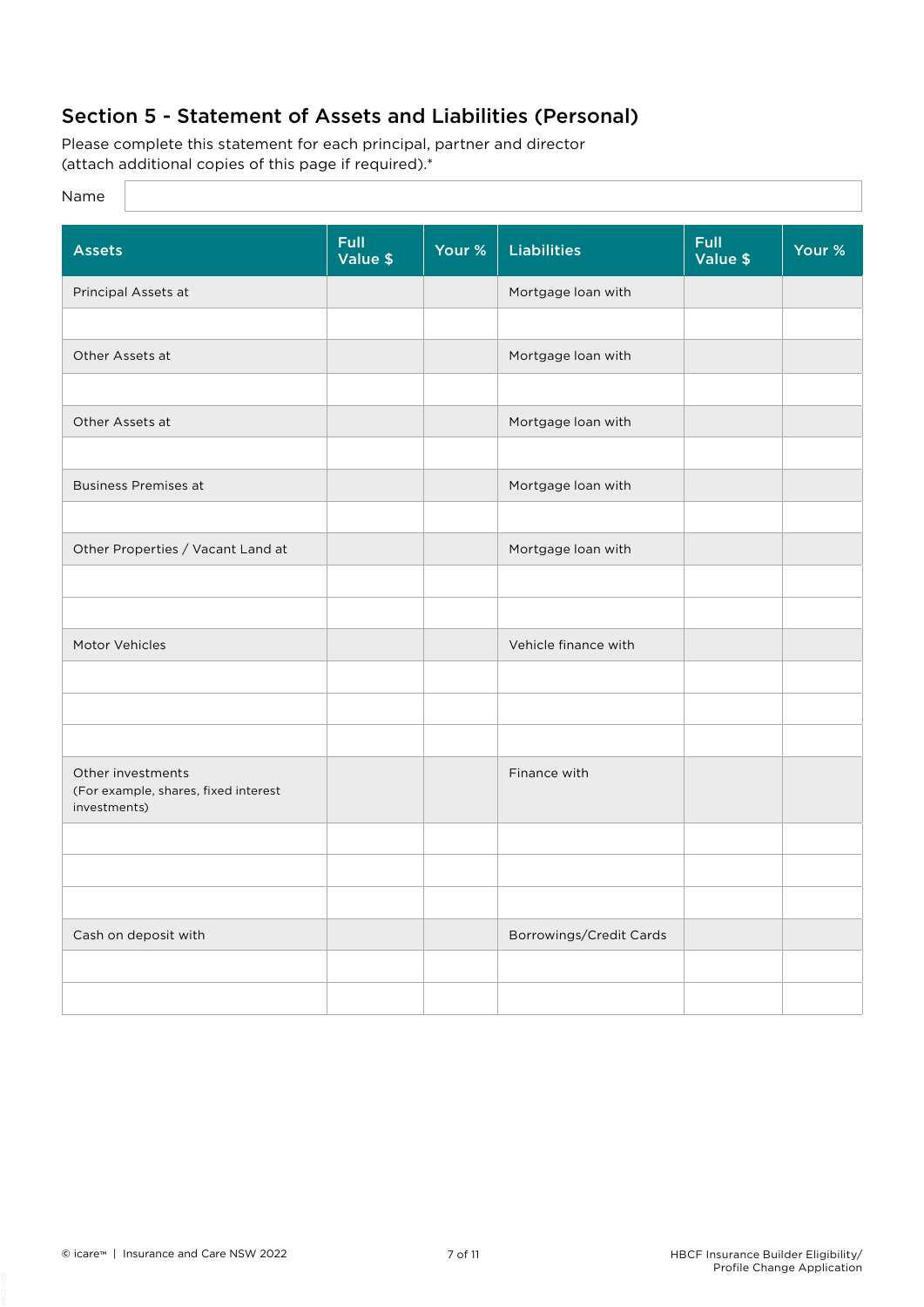| <b>Assets</b>                                                                    | <b>Full</b><br>Value \$ | Your % | <b>Liabilities</b>                  | <b>Full</b><br>Value \$ | Your % |
|----------------------------------------------------------------------------------|-------------------------|--------|-------------------------------------|-------------------------|--------|
| WIP - Spec Development<br>(market value on completion, less<br>cost to complete) |                         |        |                                     |                         |        |
|                                                                                  |                         |        |                                     |                         |        |
| Trade receivables                                                                |                         |        | Trade payables                      |                         |        |
|                                                                                  |                         |        |                                     |                         |        |
| Loans and other monies owed to you                                               |                         |        | Personal loans/overdraft<br>balance |                         |        |
|                                                                                  |                         |        |                                     |                         |        |
| Plant machinery, tools & equipment                                               |                         |        | Lease / finance with                |                         |        |
|                                                                                  |                         |        |                                     |                         |        |

## Proprietor/Partner/Director Declaration

I hereby certify that the above is a full and true statement of my personal assets and liabilities as at the date signed.\*

Signature Date **Date of the Contract of the Contract of the Contract of the Contract of the Contract of the Contract of the Contract of the Contract of the Contract of the Contract of the Contract of the Contract of the Co** 

Please sign the Builder Declaration on page 10 and complete the checklist on page 11

## Section 6 - Builder Self Service Portal

The Builder Self-Service Portal (BSSP) is a browser-based application where builders can: Submit and view project applications, view current certificates of insurance, close completed jobs, access their certificate of eligibility, view builder construction profile and a summary of current projects (open job limits), access the HBCF claims quoting system to quote on jobs arising from claims, and manage participation in the Building Contract Review Program (BCRP). Note: BSSP registration is mandatory for Builders who must participate in the BCRP as a condition of eligibility. icare HBCF will decline a builder's Project Application if the builder is in the BCRP but has not registered in the BSSP. For further details about eligibility, please refer to the HBCF Eligibility Manual, contact your distributor, or contact icare HBCF.

Register for Builder Self Service Portal (BSSP) access?

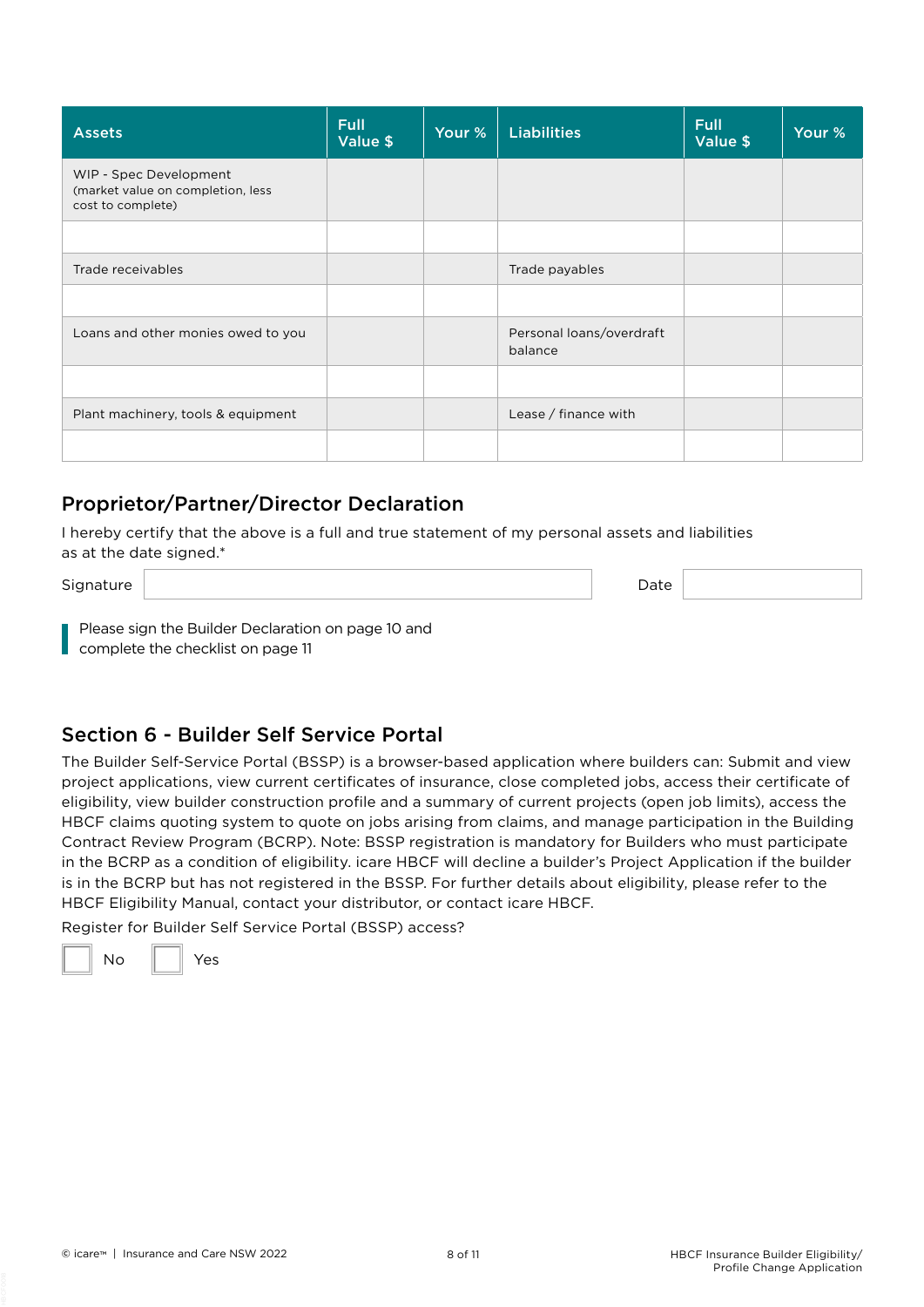# Section 7 - Privacy Statement

The NSW Self Insurance Corporation (SICorp) is a statutory corporation constituted under the *NSW Self Insurance Corporation Act 2004* (NSW) and is responsible for carrying on the business of providing insurance under the Home Building Compensation Fund (HBCF insurance) for residential building work done in New South Wales which requires such insurance under the *Home Building Act 1989* (NSW). Insurance and Care NSW (icare) provides the services and facilities of the SICorp under the State Insurance and Care Governance Act 2015. For the purposes of this Privacy Statement, SICorp and icare together are icare HBCF.

icare HBCF is regulated by the *Privacy and Personal Information Protection Act 1998* (NSW) and is required to provide the following information to you in relation to your personal information.

## Purpose of Collection:

icare HBCF, through its agents, contractors and associated entities, collects and holds personal information (information or an opinion about an individual whose identity is apparent or can reasonably be ascertained from the information or opinion and which relates to a natural living person) for the purpose of providing HBCF insurance, including (without limitation):

- evaluating your application;
- managing the risks associated with HBCF insurance;
- providing, administering and managing insurance-related-services following acceptance of an application; and
- investigating, managing and processing claims made under the HBCF insurance.

icare HBCF and its agents, collect and hold personal information in connection with the purposes listed above, through this application and also from other State or Federal government bodies, your intermediary, insurance agents, loss assessors, claims investigators, reinsurers, insurance companies, mailing houses, claims reference providers, trade credit reference sources, financial assessors, other service providers, legal and other professional advisers or any other third party with relevant information.

Examples of personal information collected include (without limitation):

- your insurance claim history;
- your credit history;
- your financial status and history;
- your corporate history;
- your personal and professional relationships; and
- any other information about you, directly or indirectly relevant to the risk management undertaken by icare HBCF.

## Disclosure and collection:

icare HBCF or its agents may disclose your personal information in connection with the purposes listed above or as otherwise authorised or required by law, to other State or Federal government bodies, your intermediary, our insurance agents, loss assessors, claims investigators, reinsurers, insurance companies, mailing houses, claims reference providers, trade credit reference sources, financial assessors, other service providers, legal and other professional advisers.

### Consequences if the information is not provided:

Supply of the information sought in this form is not required by law, however, if you do not provide us with this information we will be unable to consider applications for eligibility or any policy, or to deal with any claim under HBCF insurance. If the information is not provided, icare HBCF reserves the right to refuse to deal with any application or request until the requested information is provided.

### Access:

You can request access to, and correction of, your personal information by contacting the Privacy Contact Officer of your insurance agent, through whom you or your distributor have sought insurance, and to whom your information has been provided as our agent. In some circumstances we may not agree to allow you access to some or all of the personal information we hold about you such as when it is unlawful to give it to you. In such cases we will give you reasons for our decision.

icare HBCF, GPO Box 4052, Sydney NSW 2001 This address is provided in accordance with the *Privacy and Personal Information Protection Act 1998*. DO NOT send this form to the above address. Please lodge the form with your

Insurance Distributor.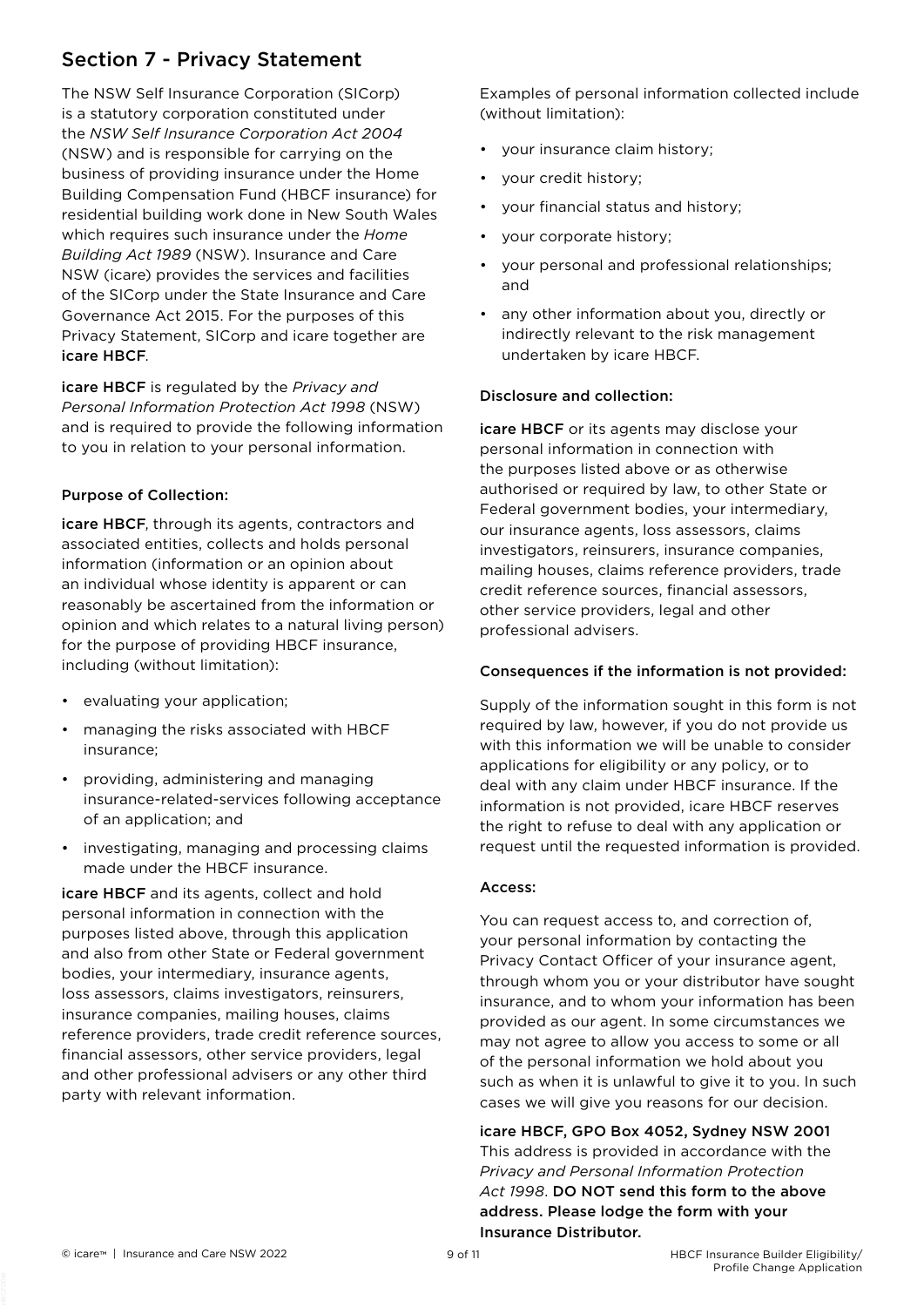# Section 8 - Builder Declaration\*

This declaration is to be executed either by the sole business proprietor/all business partners in a partnership/sole director if a sole director company/at least 2 directors of the company for other companies.

I/We declare that by completing this application and making this declaration, I/we appoint the Distributor to whom this application is provided as my/our broker for the purpose of applying for eligibility to purchase individual job specific policies for insurance with SICorp from time to time.

I/We confirm that the details on this application form (including all supporting documents) are true and represent a fair and accurate representation of the affair(s) of the applicant(s). If any of the information disclosed in this application alters or materially changes, I/we will notify our Distributor immediately.

I/We believe that the applicant is currently solvent and in its capacity can meet all of its financial obligations as and when they fall due.

I/We acknowledge that SICorp, or its agent, may seek additional information from me/us or our Distributor as required from time to time.

I/We acknowledge that SICorp, or its agent, reserves the right to reject this application.

I/We acknowledge that if our application for eligibility for insurance is accepted by SICorp, or its agent on SICorp's behalf, it does not create any contract of insurance or give the right to insurance.

I/We will need to apply separately for insurance for a particular construction project.

I/We have read and understood the Privacy Statement section in this application.

## For personal applicants

I consent to icare HBCF and its agents collecting, using and disclosing my personal information in accordance with the Privacy Statement and in any way it reasonably considers necessary or appropriate for the purpose of meeting its statutory and contractual obligations.

## For all applicants

If I have disclosed personal information in this form about any other person, I confirm that I am authorised to disclose this information to SICorp and its agents and to consent (and do consent) on that person's behalf to the collection, use and disclosure of this and other personal information about them in accordance with the Privacy Statement.

| eclared by (Name of Proprietor/Partner/Director) |  |  |  |  |
|--------------------------------------------------|--|--|--|--|

Declared by *(Name of Proprietor/Partner/Director)* Declared by *(Name of Proprietor/Partner/Director)*

| For and on behalf of (Entity Name) |      | For and on behalf of (Entity Name) |      |
|------------------------------------|------|------------------------------------|------|
| Signature                          | Date | Signature                          | Date |

NB: Section 103EA of the *Home Building Act 1989* (NSW) provides that it is an offence for a person, in connection with an application to an insurer for cover, to make a statement (whether orally, in a document or in any other way) knowing that, or being reckless as to whether, the statement is false or misleading or omitting any matter or thing without which the statement is misleading in a material particular. Such an offence may be punishable by a penalty of up to \$22,000.